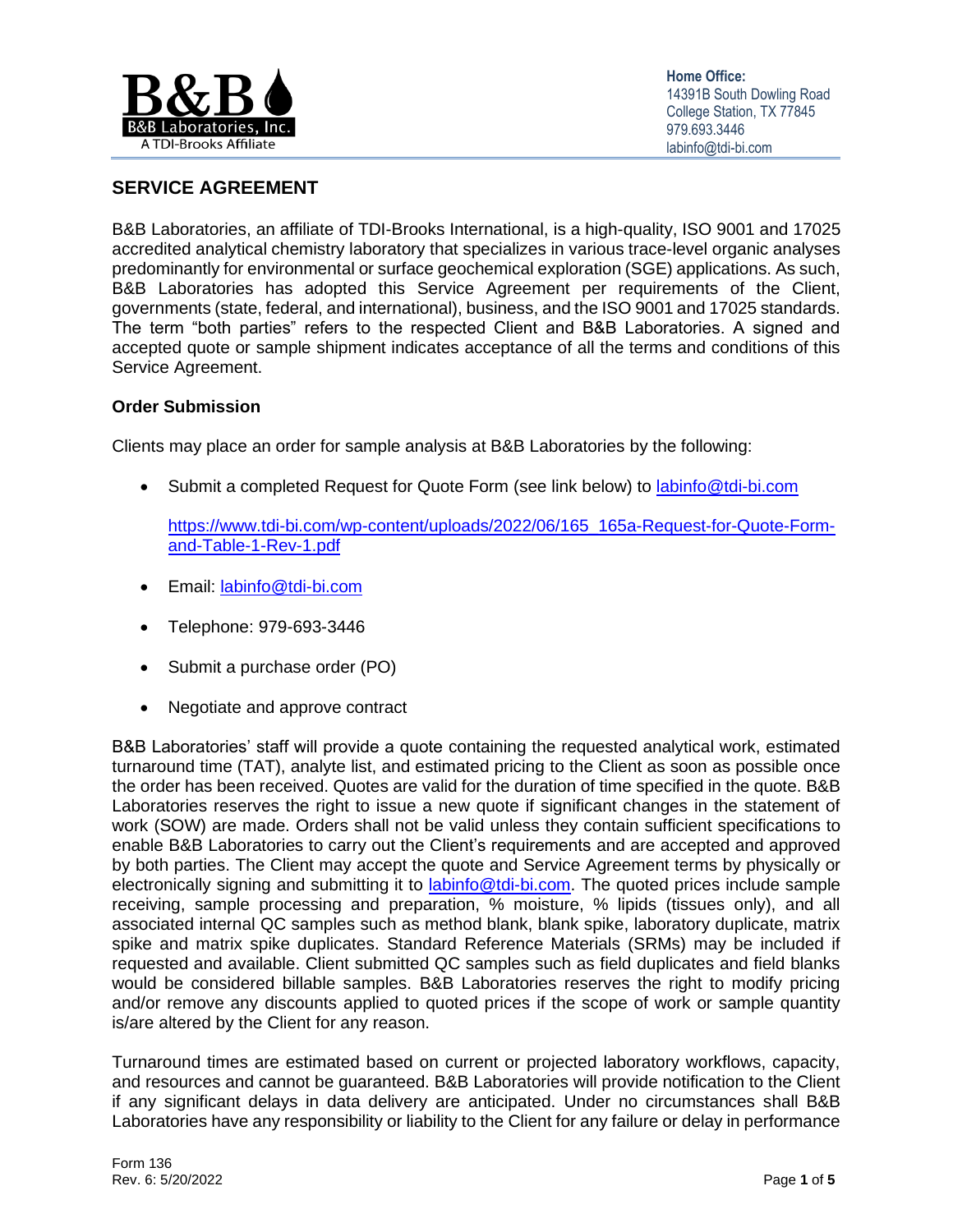

or project status by B&B Laboratories or a subcontractor which results, directly or indirectly, in whole or in part, from any cause or circumstances that shall include, but not be limited to: acts of God, acts of Client, acts or orders from any government authority strikes or any other labor disputes or shortages, natural disasters, accidents, wars, civil disturbances, pandemics, difficulties or delays in transportation, supply chains, mail or delivery services, or any other cause beyond B&B Laboratories' reasonable control.

B&B Laboratories reserves the right to reject or halt a project or samples if:

- The scope of work and terms have not been agreed upon and accepted by both parties prior to sample receipt.
- Sample(s) does not meet the sample acceptance criteria and the Client does not provide consent to begin work.
- If the sample is deemed to be unsuitable for testing.
- The requested analysis is not performed in-house and must be subcontracted to another laboratory.
- They pose a potential health or safety risk to B&B Laboratories' personnel or equipment and/or become unsuitable for handling, transport, or processing for any reason.

#### **Sample Acceptance**

B&B Laboratories has adopted a series of sample acceptance criteria as outlined below to ensure that analytical data results generated from client samples are reported to the highest quality and are scientifically and legally defensible. B&B Laboratories will immediately notify the Client if the samples exceed the sample acceptance criteria and reserves the right not to accept or begin work on any samples received that exceed these criteria without written consent from the Client; data that are affected by parameters that do not comply with B&B Laboratories' sample acceptance criteria will be properly qualified on the final data report. B&B Laboratories **Form 184** contains guidelines for sample collection, temperature, and shipping. If you need these guidelines, please contact us for a copy.

Prior to sample receipt and acceptance, the entire risk of loss or damage to samples remains with the Client. In no event will B&B Laboratories have any responsibility or liability for the action or inaction of any carrier shipping or delivering any sample to or from B&B Laboratories premises. If applicable, TDI-Brooks International/B&B Laboratories possesses a permit from the US Department of Agriculture (USDA) and Animal and Plant Health Inspection Service (APHIS) to receive foreign soils.

Before being accepted into B&B Laboratories' custody, sample labels and Chain of Custody (COC) documentation must meet the following requirements: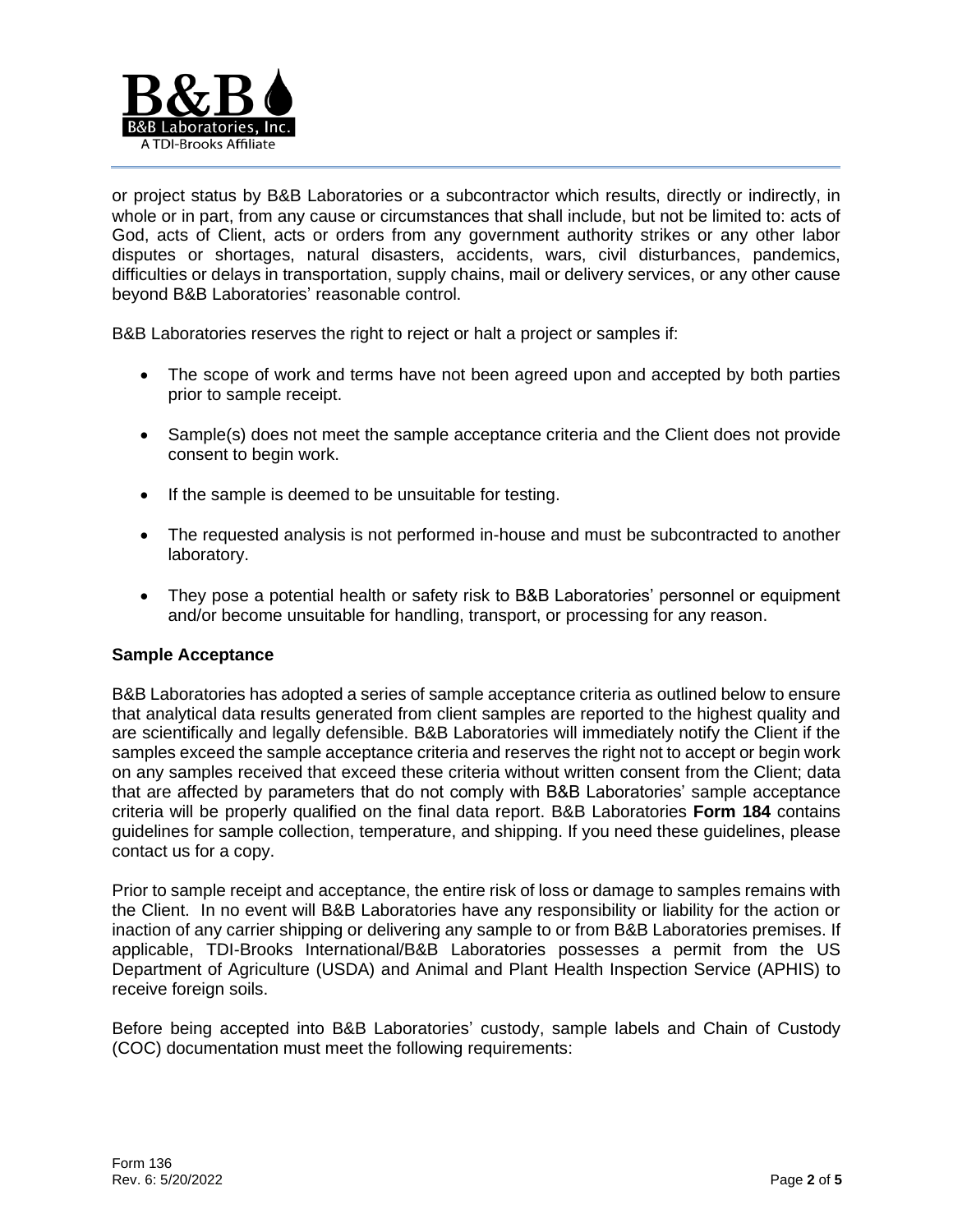

### Communication Requirements:

- The client must notify the lab by email or phone, prior to sending samples with the carrier/tracking number information.
- Services and terms must be agreed upon by the Client and B&B Laboratories via a negotiated contract, purchase order, and/or quote that has been signed by the client and submitted to B&B Laboratories prior to sample shipment.
- The Client must disclose in the sample documentation any known or suspected presence of hazardous substances or conditions associated with a sample as defined by applicable federal or state law. SDS sheets for any hazardous materials should be included with associated samples if applicable.
- The Client must notify B&B Laboratories if any samples to be submitted are terrestrial soils collected outside of the continental United States (excluding Hawaii, Puerto Rico, Guam, and the U.S. Virgin Islands) and comply with the requirements set forth by the US Department of Agriculture, Animal and Plant Health Inspection Service (APHIS). Refer to the Code of Federal Regulations 7(CFR) 330.300 which lists the federal authority for these conditions and safeguards.

# COC & Documentation Requirements:

- COC/documentation must contain the point of contact information to confirm receipt of samples and resolve any outstanding issues with the sample shipment.
- COC/documentation must refer to a client project, client purchase order, and/or B&B Laboratories' issued quote along with any special invoicing instructions.
- Information on each sample label must be written legibly in indelible ink on durable (waterresistant) labels and must match the COC and any other associated documentation.
- COC/documentation must indicate for each sample:
	- o Collection date and time
	- o Collector's name
	- o Preservation type
	- o Matrix type
	- o Analysis requested
	- o Any pertinent instructions or details

#### Physical & Chemical Requirements:

- Sample containers must be:
	- $\circ$  Received in good condition with no noticeable sample contamination (i.e., leaking sample containers).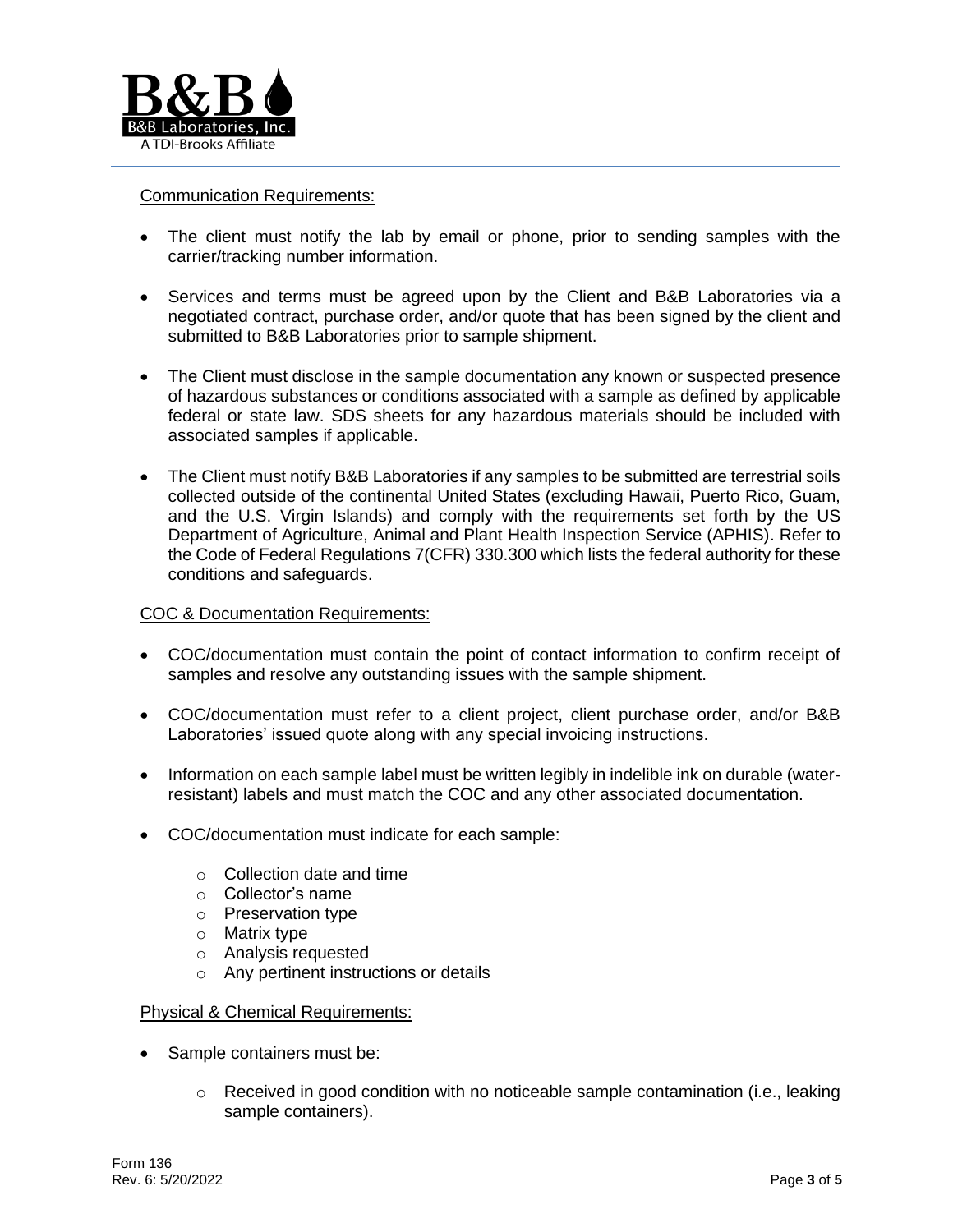

- o Appropriate for the requested analysis (i.e., Glass, plastic, VOA vial).
- o Tissue samples submitted for semi-volatile organic analyses may be placed in glass jars or be wrapped in pre-cleaned aluminum foil and placed inside Ziploc bags (legibly labeled in indelible ink on the bag or a durable, water-resistant label written with a pencil can be inserted in the bag).
- o Samples that will be analyzed for PFAS must be collected in pre-cleaned polypropylene (PP) or high-density polyethylene (HDPE) containers according to B&B Laboratories Procedure L-048; containers must not be glass or have a Teflon (PTFE) lid as these may hinder PFAS recovery and/or contaminate the sample.
- Samples must:
	- $\circ$  Have adequate sample amount or volume to perform requested tests.
	- o Be properly preserved to meet chemical and temperature requirements.
	- o Be received within allowable time to analyze and meet specified EPA or recommended holding times (see Table 1); client notification is required to commence work on samples that exceed EPA or recommended holding times. B&B Laboratories reserves the right not to accept or begin work on any samples received that exceed these criteria without written consent from the Client.

#### **Sample Fate and Storage**

The sample and subsamples thereof always remain the property of the Client; as such, the final fate of any samples is the responsibility of the Client and may be returned, stored, or properly disposed of after project completion at the Client's expense. B&B Laboratories will retain the Client's samples for **30 calendar days** after the analytical report has been issued at no additional cost unless alternate arrangements have been made in advance. After which, B&B Laboratories reserves the right to return or dispose of any remaining samples and extracts to the Client at the Client's expense.

Client samples are stored at the Client's exclusive risk of loss, damage, or delay in delivery including and not limited to loss through any action or failure to act beyond the reasonable control of B&B Laboratories including:

- ordinary wear and tear in shipping and handling
- natural deterioration of sample container material over time
- theft
- water damage
- fire/smoke
- Acts of God

B&B Laboratories reserves the right to impose additional storage fees for samples that require long-term storage prior to sample processing and analysis. Additional sample storage 30 calendar days after delivery of the data to the Client is by request only and is generally billed monthly at a